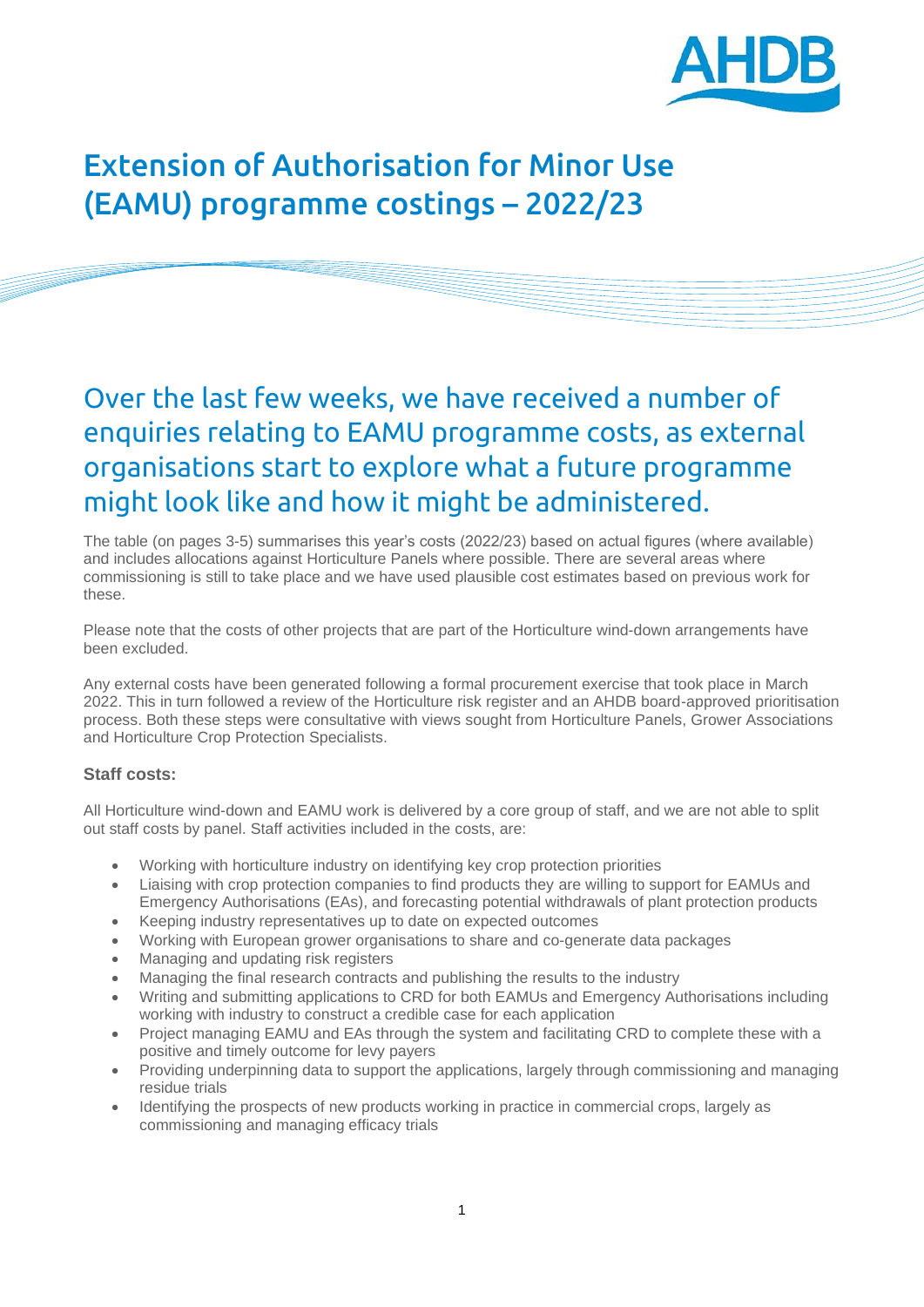

Where we've been able to split out estimated costs for liaison meetings with CRD, we have based this on the proportion of total EAMU/EA applications per panel. Costs are minimised by discussing issues that affect more than one panel in each meeting. We would anticipate that there would be a de minimis fee for engaging on a crop specific basis and advise visiting the HSE website to stay up to date with their charging arrangements.



### **Further notes:**

- Costs relate solely to priorities identified for 2022/23. We anticipate that priorities (and therefore proportion spend per panel) would change over time as the risk register is updated
	- The total figure of c£1.5M is lower than our previously published £1.8M because:
		- o VAT is not charged by HSE and was included in the previous estimate
		- $\circ$  Our costs have been kept down because the prioritisation process recognises where pests/diseases affect more than one crop or crops in more than one panel category
		- $\circ$  We've also kept costs down by capitalising on related IPM work in the past this was planned concurrently with the EAMU programme, so we were able to identify solutions that weren't based on conventional crop protection

### **Contact us:**

For further enquiries or discussions, contact: [rob.clayton@ahdb.org.uk](mailto:rob.clayton@ahdb.org.uk)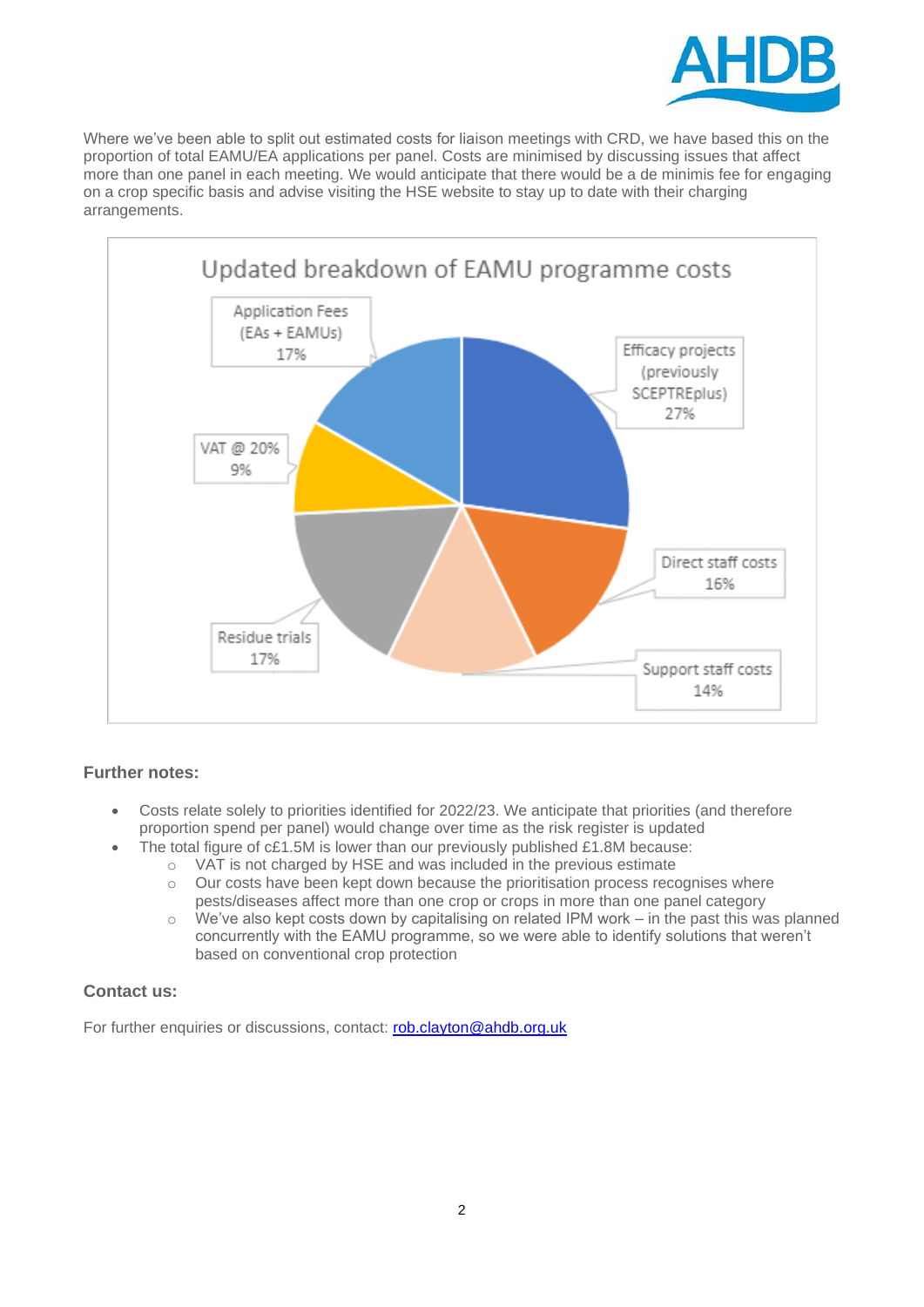

| <b>2022 Work</b> | <b>Title</b>                                                                                                                                                                                                                                                                                                                       | <b>Total</b>                                                              | <b>Budget allocation by panel</b>               |                                                      |                                                  |                                             |                                        |                                             |
|------------------|------------------------------------------------------------------------------------------------------------------------------------------------------------------------------------------------------------------------------------------------------------------------------------------------------------------------------------|---------------------------------------------------------------------------|-------------------------------------------------|------------------------------------------------------|--------------------------------------------------|---------------------------------------------|----------------------------------------|---------------------------------------------|
| packages         | budget                                                                                                                                                                                                                                                                                                                             |                                                                           | <b>FV</b>                                       | <b>PEM</b>                                           | <b>POBOF</b>                                     | <b>HNS</b>                                  | <b>SF</b>                              | <b>TF</b>                                   |
|                  | Bean seed fly control on alliums (leeks)                                                                                                                                                                                                                                                                                           | £8,049                                                                    | £8,049                                          | £-                                                   | £-                                               | £-                                          | £-                                     | £-                                          |
|                  | Bean seed fly control on legumes                                                                                                                                                                                                                                                                                                   | £16,394                                                                   | £16,394                                         | £-                                                   | £-                                               | £-                                          | £-                                     | £-                                          |
|                  | Bait sprays for SWD (raspberry trial crop)                                                                                                                                                                                                                                                                                         | £39,463                                                                   | £-                                              | £-                                                   | £-                                               | £-                                          | £19,732                                | £19,732                                     |
|                  | Scab control on pome fruit                                                                                                                                                                                                                                                                                                         | £14,547                                                                   | £-                                              | $\pounds$ -                                          | £-                                               | £-                                          | £-                                     | £14,547                                     |
|                  | CSFB control on oriental cabbage                                                                                                                                                                                                                                                                                                   | £6,587                                                                    | £3,294                                          | £3,294                                               | £-                                               | £-                                          | £-                                     | £-                                          |
|                  | Optimising bioprotectants for herbs IPM                                                                                                                                                                                                                                                                                            | £27,740                                                                   | £13,870                                         | £13,870                                              | £-                                               | £-                                          | £-                                     | £-                                          |
|                  | Whitefly control in glasshouse crops (strawberry trial crop)                                                                                                                                                                                                                                                                       | £24,899                                                                   | £-                                              | £-                                                   | £-                                               | £-                                          | £24,899                                | £-                                          |
|                  | Thrips control in protected crops (strawberry trial crop)                                                                                                                                                                                                                                                                          | £25,198                                                                   | £-                                              | £-                                                   | £-                                               | £-                                          | £25,198                                | £-                                          |
| <b>Efficacy</b>  | Thrips control in cut flowers<br>Seed treatments for spinach damping-off<br>Powdery mildew control on lettuce<br>Pythium IPM for cucumbers<br>Botrytis fruit rot IPM screen for peppers<br>Narcissus bulb treatments for Fusarium control<br>Canker control on pome fruit<br>Pre-emergence herbicides for weed control in turnip / | £25,980<br>£17,855<br>£17,067<br>£26,800<br>£27,761<br>£19,573<br>£20,317 | £-<br>£17,855<br>£8,534<br>£-<br>£-<br>£-<br>£- | £-<br>£-<br>£8,534<br>£26,800<br>£27,761<br>£-<br>£- | £12,990<br>£-<br>£-<br>£-<br>£-<br>£19,573<br>£- | £12,990<br>£-<br>£-<br>£-<br>£-<br>£-<br>£- | £-<br>£-<br>£-<br>£-<br>£-<br>£-<br>£- | £-<br>£-<br>£-<br>£-<br>£-<br>£-<br>£20,317 |
|                  | swede                                                                                                                                                                                                                                                                                                                              | £9,465                                                                    | £9,465                                          | £-                                                   | £-                                               | £-                                          | £-                                     | £-                                          |
|                  | *To be commissioned (estimated costs)                                                                                                                                                                                                                                                                                              | £86,250                                                                   | £17,250                                         | £2,875                                               | £25,875                                          | £28,750                                     | £-                                     | £11,500                                     |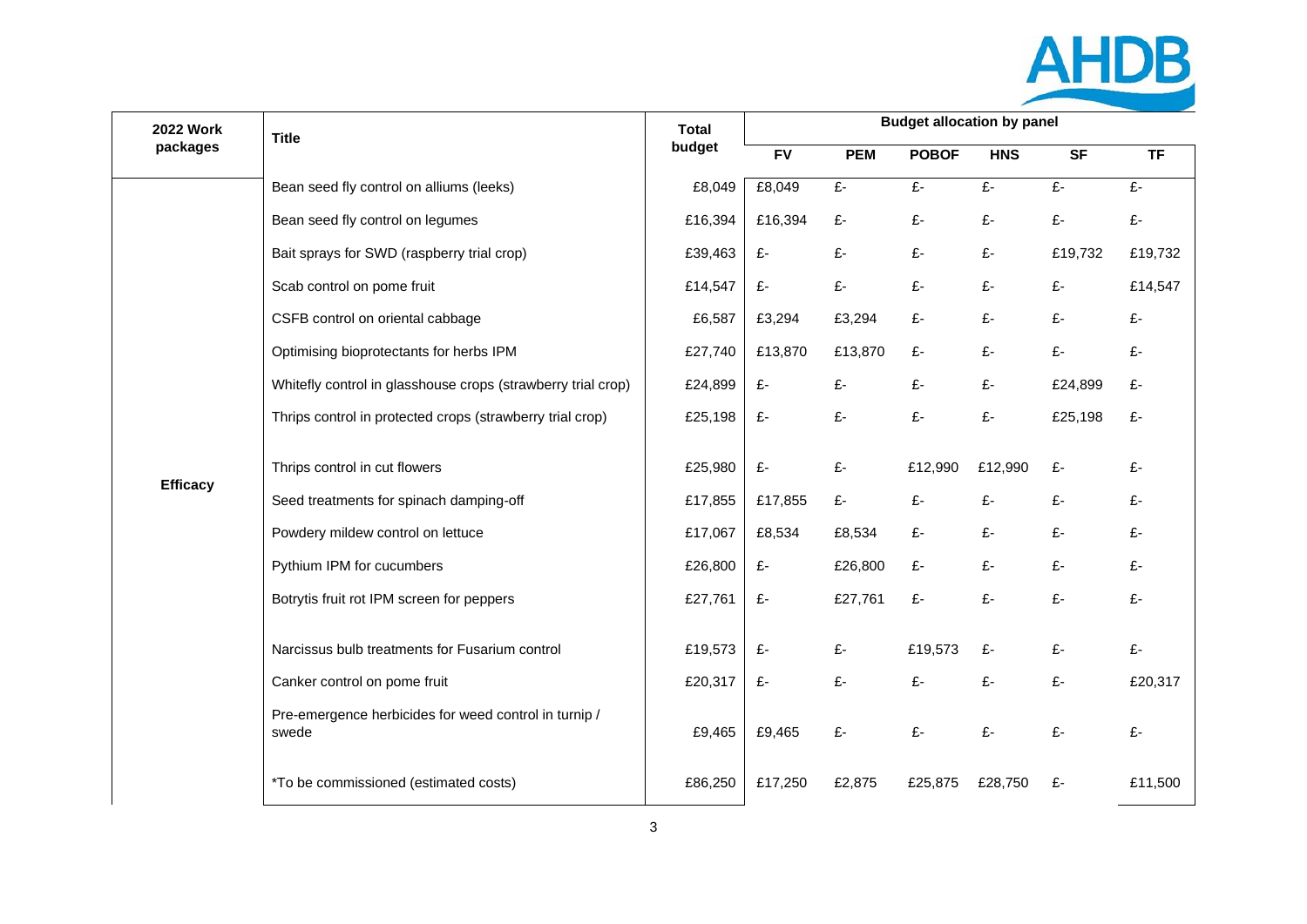

|                  | Efficacy trials VAT                                                                                                                                                               | £82,789                                                                   | £18,942                                                         | £16,627                                     | £11,688                                | £8,348                                 | £13,966                                     | £13,219                                     |
|------------------|-----------------------------------------------------------------------------------------------------------------------------------------------------------------------------------|---------------------------------------------------------------------------|-----------------------------------------------------------------|---------------------------------------------|----------------------------------------|----------------------------------------|---------------------------------------------|---------------------------------------------|
| <b>Sub-Total</b> |                                                                                                                                                                                   | £496,734                                                                  | £113,652                                                        | £99,760                                     | £70,126                                | £50,088                                | £83,794                                     | £79,315                                     |
| <b>Residues</b>  | Cherry (SWD)<br>Strawberry (Aphid and whitefly)<br>Salad onion (Downy mildew)<br>Radish (Pythium)<br>Head cabbage (weeds)<br>Kale (weeds)<br>To be commissioned (estimated costs) | £38,319<br>£22,650<br>£28,141<br>£24,505<br>£43,850<br>£25,550<br>£75,000 | £-<br>£-<br>£28,141<br>£24,505<br>£43,850<br>£25,550<br>£40,000 | £-<br>£-<br>£-<br>£-<br>£-<br>£-<br>£35,000 | £-<br>£-<br>£-<br>£-<br>£-<br>£-<br>£- | £-<br>£-<br>£-<br>£-<br>£-<br>£-<br>£- | £-<br>£22,650<br>£-<br>£-<br>£-<br>£-<br>£- | £38,319<br>£-<br>£-<br>£-<br>£-<br>£-<br>£- |
|                  | Residue trials VAT                                                                                                                                                                | £51,603                                                                   | £32,409                                                         | £7,000                                      | $\pounds$                              | $\pounds$ -                            | £4,530                                      | £7,664                                      |
|                  | <b>Sub-Total</b>                                                                                                                                                                  | £309,618                                                                  | £194,455                                                        | £42,000                                     | £-                                     | £-                                     | £27,180                                     | £45,983                                     |
|                  | Carrot willow aphid (AHDB staff time)<br>Diamondback moth (WCC)                                                                                                                   | £457<br>£3,000                                                            | £457<br>£3,000                                                  | £-<br>£-                                    | £-<br>£-                               | £-<br>£-                               | £-<br>£-                                    | £-<br>£-                                    |
| <b>Tools</b>     | SWD monitoring (NIAB EMR)                                                                                                                                                         | £12,000                                                                   | $E-$                                                            | £-                                          | £-                                     | £-                                     | £6,000                                      | £6,000                                      |
|                  | SWD tool development (AHDB staff time)                                                                                                                                            | £1,142                                                                    | £-                                                              | £-                                          | £-                                     | £-                                     | £571                                        | £571                                        |
|                  | Tools VAT (excluding staff costs)                                                                                                                                                 | £3,000                                                                    | £600                                                            | $E-$                                        | $\pounds$ -                            | $\pounds \text{-}$                     | £1,200                                      | £1,200                                      |
|                  | <b>Sub-Total</b>                                                                                                                                                                  | £19,599                                                                   | £4,057                                                          | £-                                          | £-                                     | £-                                     | £7,771                                      | £7,771                                      |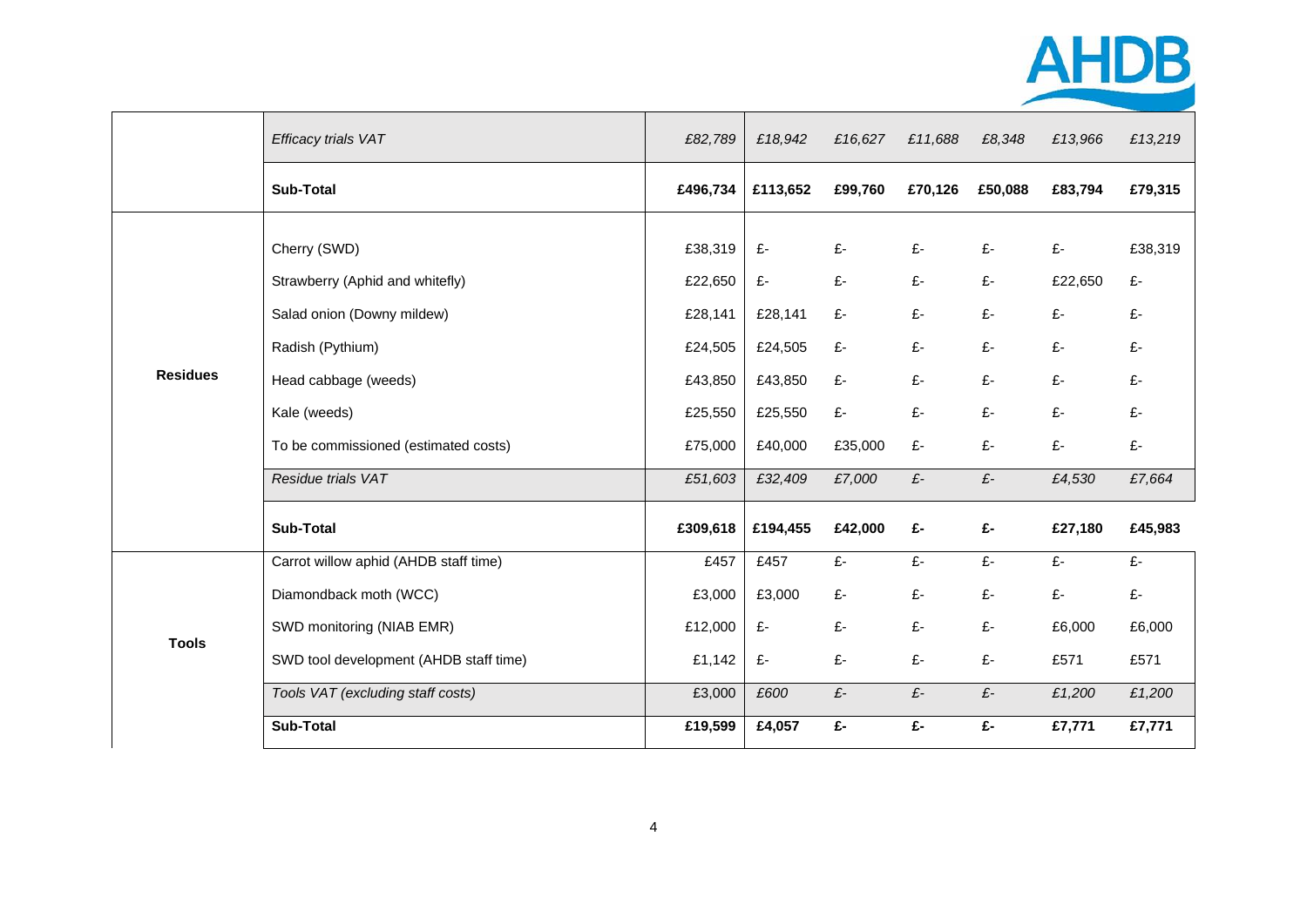

| <b>Application Fees</b>  | EAMU and EA applications (estimated costs)**            | £230.000 | £89.953 | £37.076 | £12,880 | £16,008 | £37.421 | £36.662 |
|--------------------------|---------------------------------------------------------|----------|---------|---------|---------|---------|---------|---------|
| <b>CRD meeting costs</b> | General regulatory liaison with CRD (estimated costs)** | £25,000  | £9.778  | £4.030  | £1,400  | £1.740  | £4.068  | £3,985  |

| <b>Total</b><br>Excluding staff costs as below | £1.080.951 | £411.895 | £182.866 | £84,406 | £67,836 | £160.234 | £173.715 |
|------------------------------------------------|------------|----------|----------|---------|---------|----------|----------|
|------------------------------------------------|------------|----------|----------|---------|---------|----------|----------|

| <b>Direct staff</b> | £236,000 |
|---------------------|----------|
| Support staff***    | £220,000 |

| <b>Grand Total</b> | £1,536,951 |
|--------------------|------------|
|                    |            |

\*trials dependent on seasonality are being contracted with around 7 more to be confirmed (later season work and reviews)

\*\* based on proportionate expenditure established over last 4 full financial years

\*\*\* excludes other support costs e.g. buildings and infrastructure